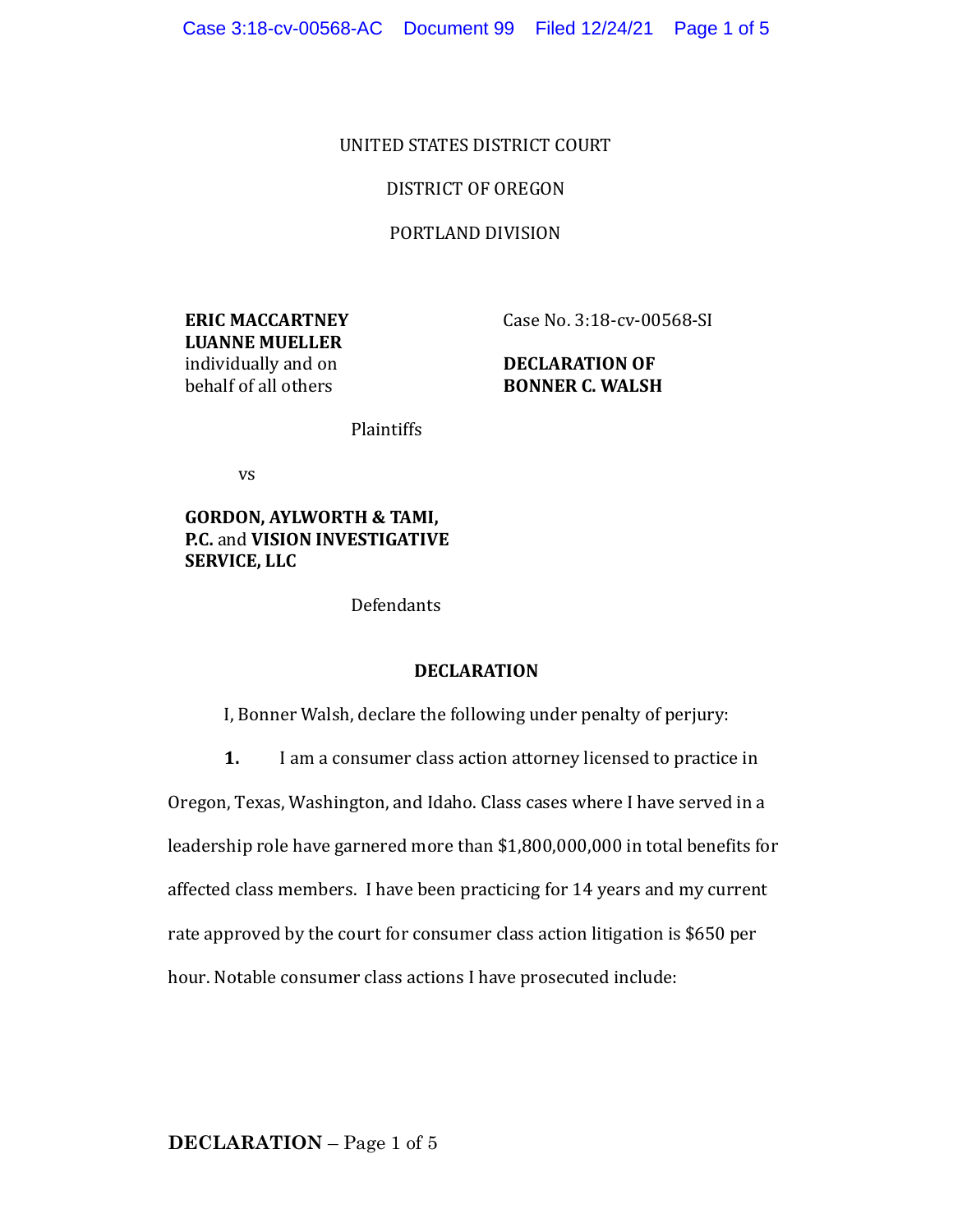- *In re: Kia Engine Litigation, No. 8:27-cv-0838-JLS-JDE* (C.D.Ca. May 10, 2021) (Order Granting Final Approval and approving my current rate of \$650)
- *Hartley v. Sig Sauer, Inc., No.* 4:18-cv-00267-SRB (W.D. Mo., June 25, 2020) (Order Granting Final Approval of Class Action Settlement, Certifying Class, Awarding Attorneys' Fees and Service Awards, and Final Judgment)
- *Eatmon v. Palisades Collection LLC*, No. 2:08-cv-00306 (E.D. Tex. Mar. 24, 2010) (Order adopting report and recommendations to certify class and appoint class counsel);
- *Lantrip v. Dodeka L.L.C.*, No. 2:08-cv-00476 (E.D. Tex. Sept. 15, 2011) (Order granting final approval of settlement and appointing class counsel)
- *Taylor v. Apex Financial Management*, No. 2:09-cv-00229-TJW (E.D. Tex. Sept. 21, 2010) (Order granting class certification and appointing class counsel)
- *Walker v. Asset Acquisition Group, L.L.C.*, No. 9:10-cv-185 (E.D. Tex. Aug. 25, 2011) (Order granting class certification and appointing class counsel)
- Bobby Prescott and Pamela White v. Autovest, L.L. C., 2:11-cv-00219, (E.D. Tex. October 28, 2011) (Order conditionally certifying class, granting approval and appointing class counsel)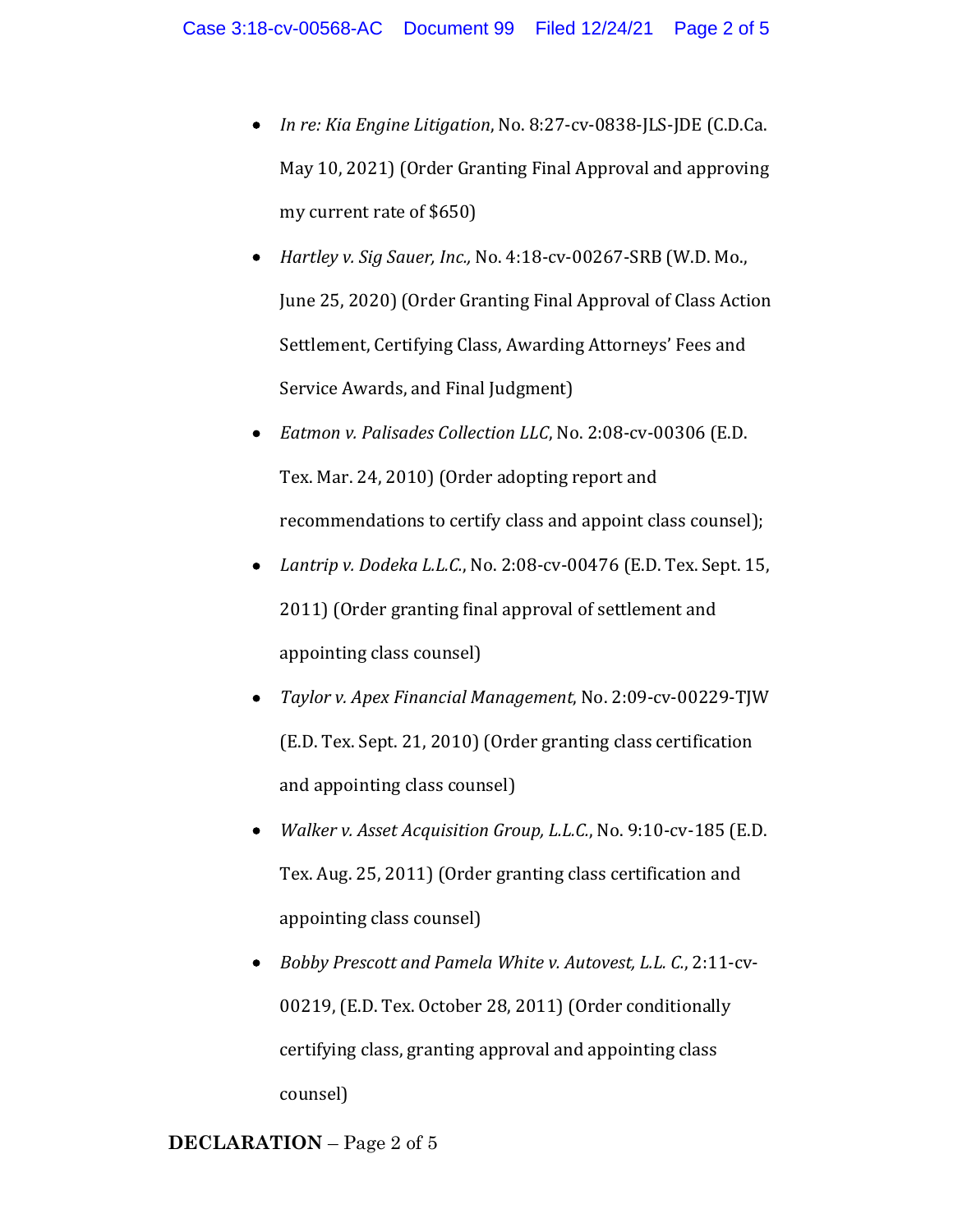- *Michael Cox, et al v. Hilco Receivables, LLC and Central Credit Services, Inc.*, 3:09-cv-0897, (N.D. Tex. Sept. 16, 2011) (Order granting preliminary approval and appointing class counsel)
- *In Re: Shop-Vac Marketing and Sales Practices Litigation*, MDL 2380 (M.D. Pennsylvania, December 9, 2016) (Memorandum by Judge Kane in support of Final Approval)
- *Foster, et al. v. L-3 Communications EOTech, Inc. et al., No. 6:15*cv-03519-BCW (W.D. Mo. July 7, 2017) (Order Granting Final Approval)
- *Park et al. v. Zuffa, LLC, No.* 2:17-cv-02282 (D. Nev. July 20, 2018) (Order Granting Final Approval)
- *Meghan Schmitt, et. al, v. Younique, LLC, No. 8:17-cv-01397-jvs*jde (C.D. Cal. April 8, 2020) (Order Granting Final Approval of Class Action Settlement and Attorneys' Fees)

**2.** Since 2013 (when I joined the Oregon Bar), I have had experience litigating around 100 consumer cases in Oregon courts including cases involving lemon law, *Magnuson-Moss* warranty claims, unlawful debt collection, and unlawful trade practices.

**3.** I have reviewed the fee application documents in this case. I have also had the opportunity to review the work product of Michael Fuller and Kelly D. Jones when they worked as my co-counsel in other state and national consumer class actions.

#### **DECLARATION** – Page 3 of 5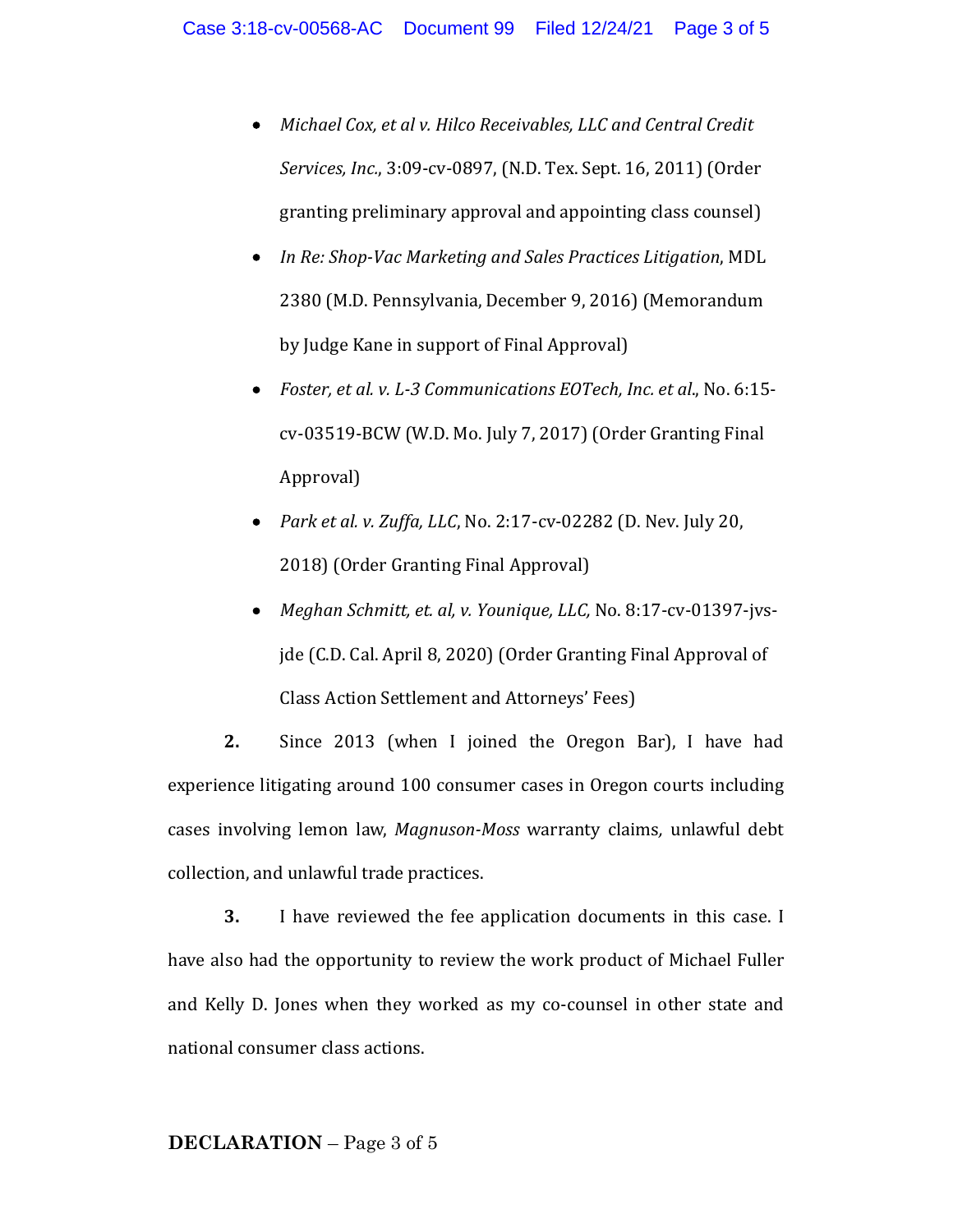**4.** Based on my vast personal experience as a consumer class action attorney, it is my belief that the hourly rates of \$525 sought by Michael Fuller and \$475 sought by Kelly D. Jones in this class action are reasonable and are within the range of rates charged by consumer class action attorneys of comparable skill and experience in Portland, Oregon. Given the experience of Fuller and Jones and considering the rates I often experience other consumer attorneys charging and being approved at in my other cases, I find the requested rates of Fuller and Jones to be relatively modest in comparison.

**5.** I know the facts I am testifying about based on my personal knowledge. Under 28 U.S.C.  $\S 1746$ , I declare under penalty of perjury that this declaration is true and correct.

November 23, 2021

## **RESPECTFULLY SUBMITTED,**

s/Bonner Walsh **Bonner C. Walsh, OSB No. 131716 WALSH LLC 1561 Long Haul Road** Grangeville, Idaho 83530 **TEL 541.359.2827 FAX 866.503.8206**

**DECLARATION** – Page 4 of 5